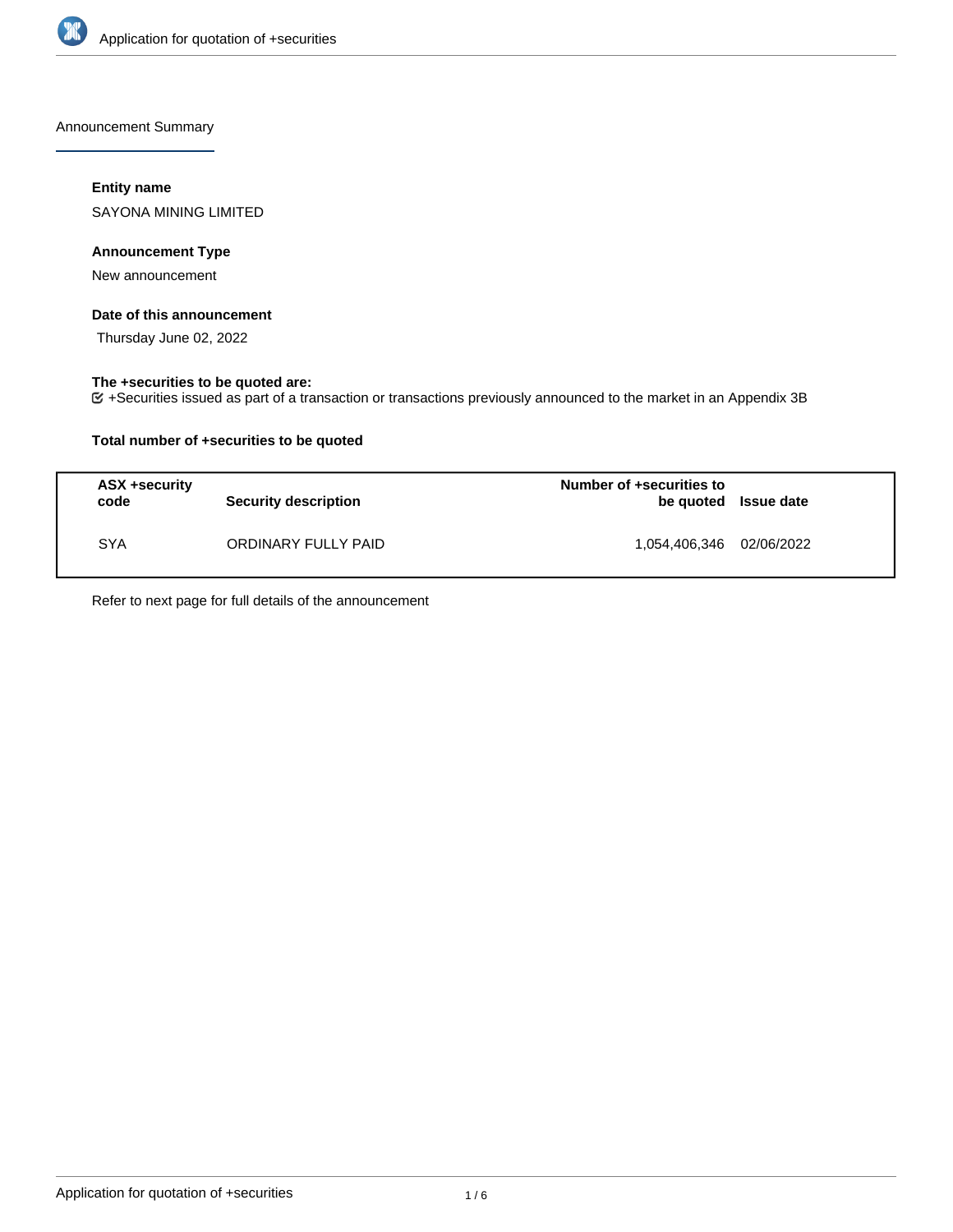

Part 1 - Entity and announcement details

## **1.1 Name of entity**

SAYONA MINING LIMITED

We (the entity named above) apply for +quotation of the following +securities and agree to the matters set out in Appendix 2A of the ASX Listing Rules.

**1.2 Registered number type** ABN

**Registration number** 26091951978

**1.3 ASX issuer code** SYA

**1.4 The announcement is**

New announcement

### **1.5 Date of this announcement**

2/6/2022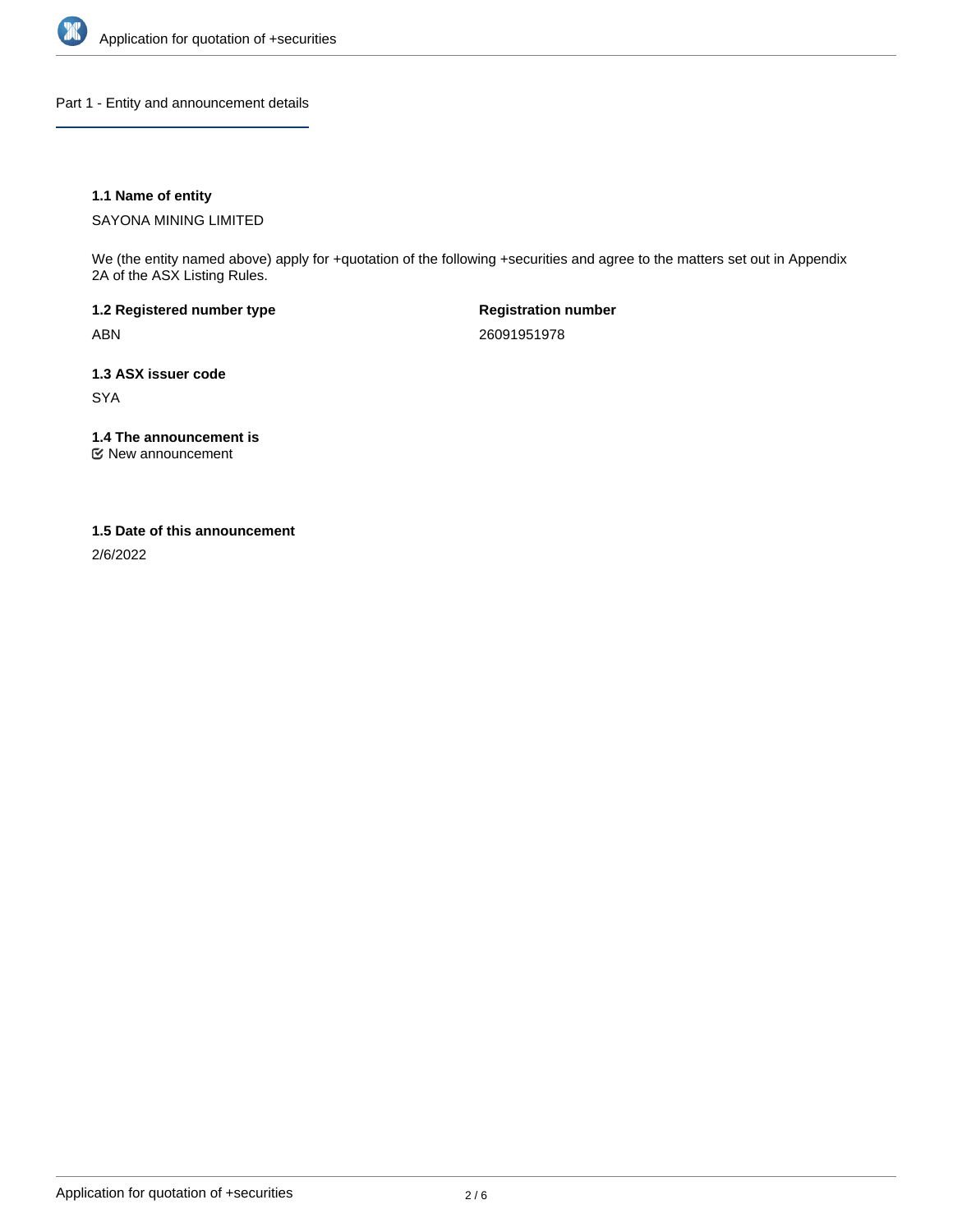

# Part 2 - Type of Issue

## **2.1 The +securities to be quoted are:**

+Securities issued as part of a transaction or transactions previously announced to the market in an Appendix 3B

### **Previous Appendix 3B details:**

| <b>Announcement Date and</b><br>Time | <b>Announcement Title</b>                          | Selected Appendix 3B to submit quotation<br>reguest |
|--------------------------------------|----------------------------------------------------|-----------------------------------------------------|
| 27-May-2022 09:44                    | New - Proposed issue of securities -<br><b>SYA</b> | A placement or other type of issue                  |

**2.3a.2 Are there any further issues of +securities yet to take place to complete the transaction(s) referred to in the Appendix 3B?**

No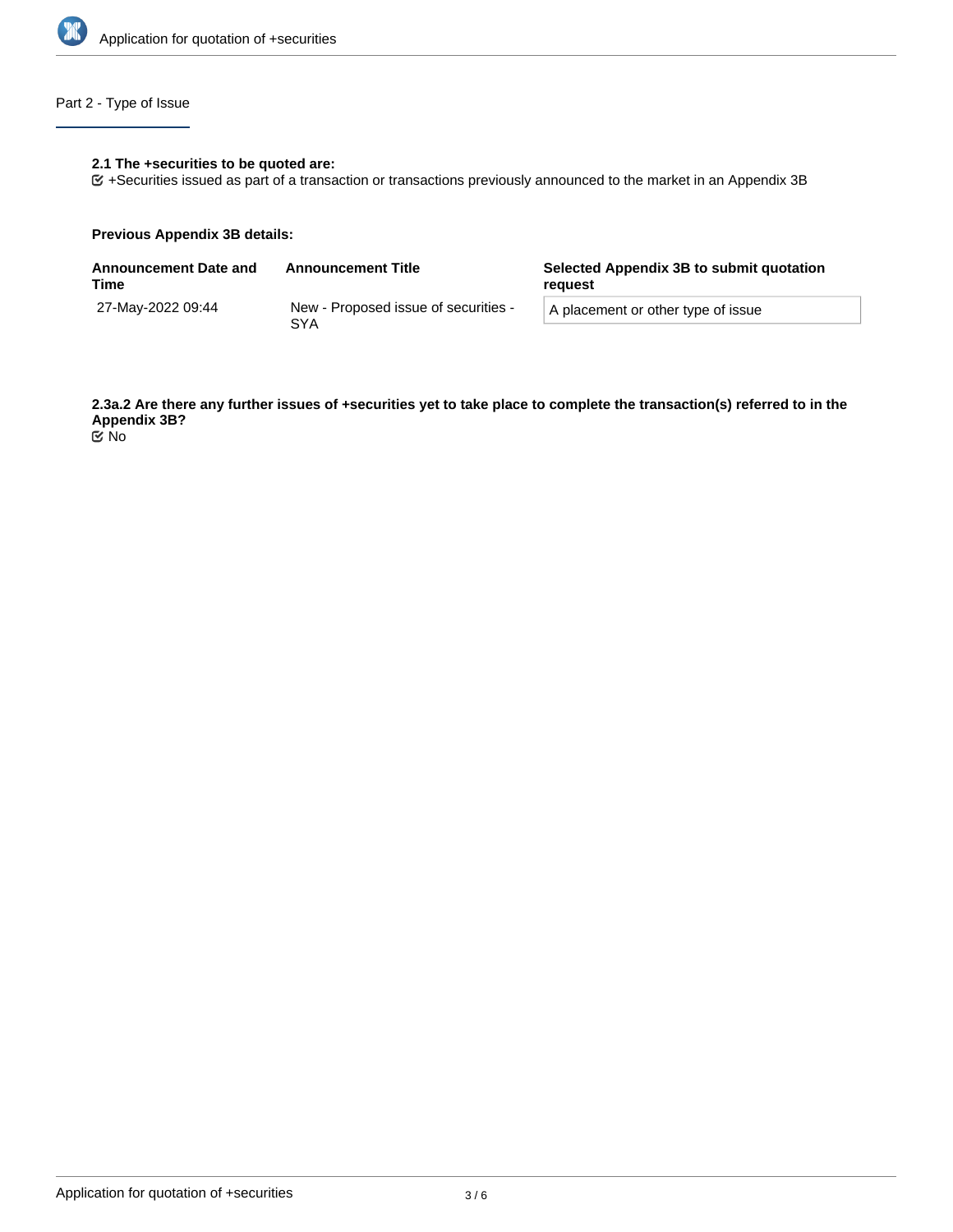

Part 3A - number and type of +securities to be quoted where issue has previously been notified to ASX in an Appendix 3B

### Placement Details

**ASX +security code and description**

SYA : ORDINARY FULLY PAID

**Issue date**

2/6/2022

Distribution Schedule

**Provide a distribution schedule for the new +securities according to the categories set out in the left hand column including the number of recipients and the total percentage of the new +securities held by the recipients in each category.**

| Number of +securities held | <b>Number of holders</b> | Total percentage of +securities held<br>For example, to enter a value of 50%<br>please input as 50.00 |
|----------------------------|--------------------------|-------------------------------------------------------------------------------------------------------|
| $1 - 1,000$                |                          | %                                                                                                     |
| $1,001 - 5,000$            |                          | $\%$                                                                                                  |
| $5,001 - 10,000$           |                          | %                                                                                                     |
| 10,001 - 100,000           |                          | $\%$                                                                                                  |
| 100,001 and over           |                          | $\%$                                                                                                  |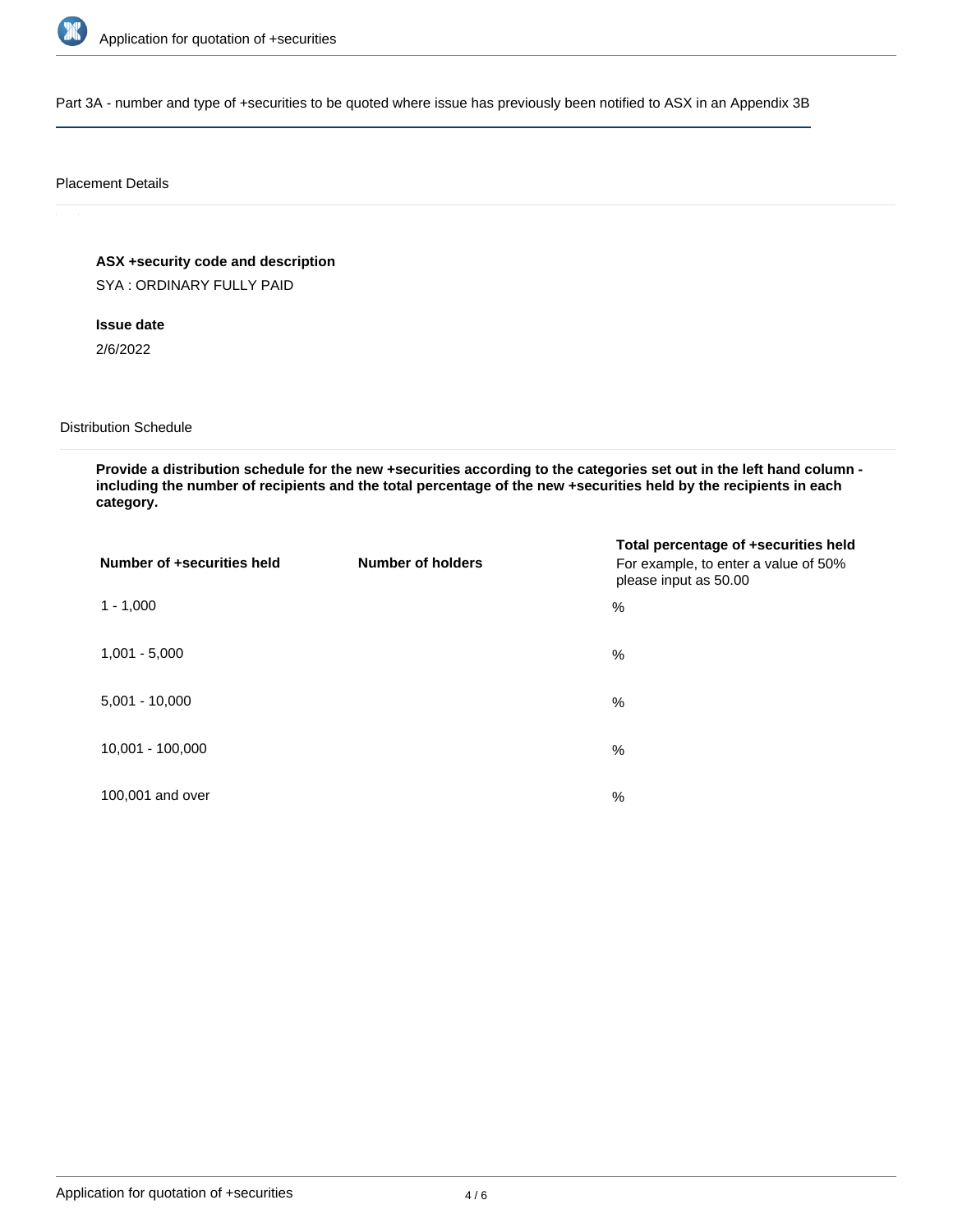

Issue details

| Number of +securities to be quoted                                                    |                                        |  |  |  |
|---------------------------------------------------------------------------------------|----------------------------------------|--|--|--|
| 1,054,406,346                                                                         |                                        |  |  |  |
| Are the +securities being issued for a cash consideration?<br>$\mathfrak C$ Yes       |                                        |  |  |  |
| In what currency is the cash consideration being paid?                                | What is the issue price per +security? |  |  |  |
| AUD - Australian Dollar                                                               | AUD 0.18000000                         |  |  |  |
| Any other information the entity wishes to provide about the +securities to be quoted |                                        |  |  |  |